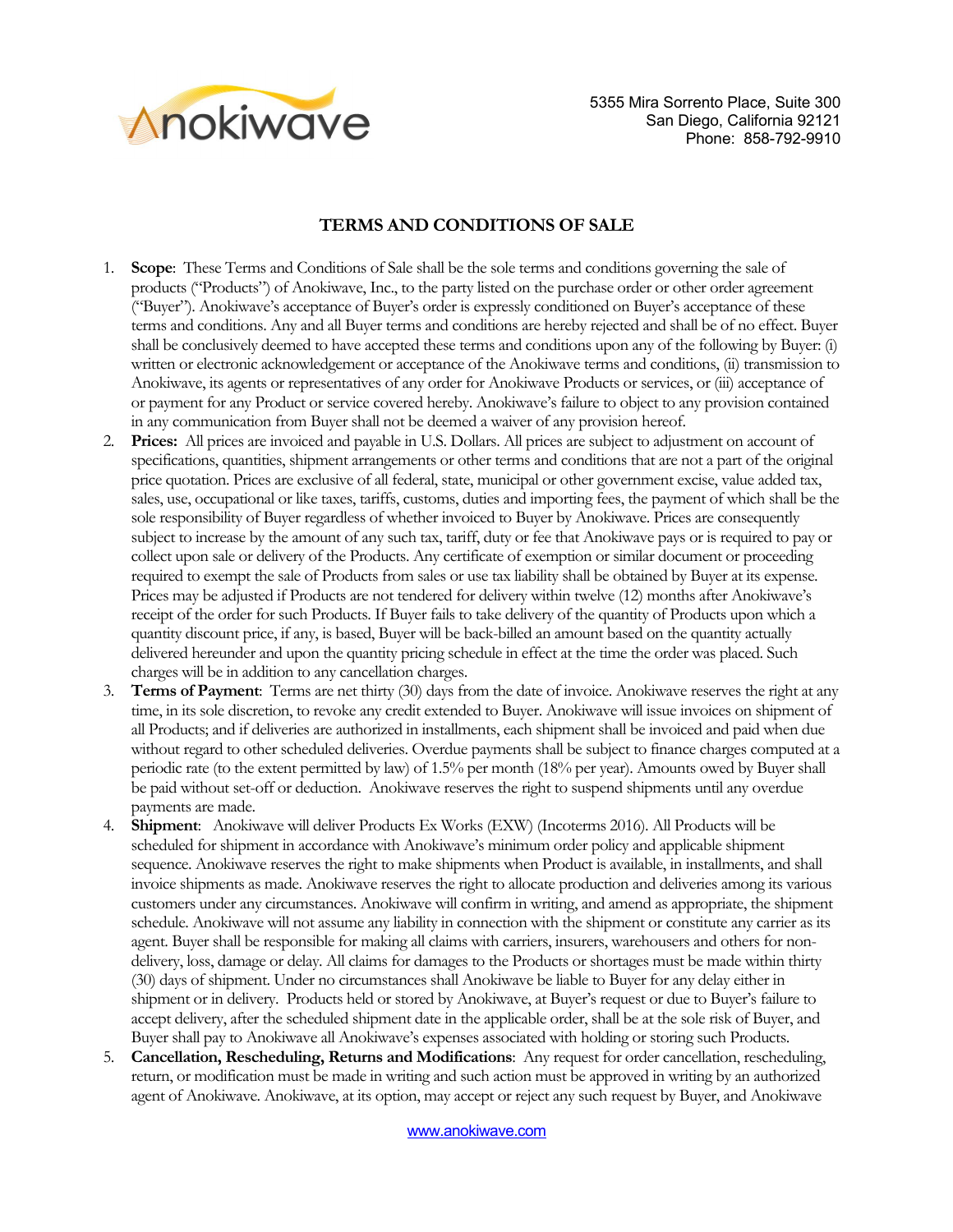reserves the right to impose charges on Buyer in connection therewith. Buyer shall not return any Products for any reason without issuance of a Material Return Authorization (MRA) number by Anokiwave for such Products.

- 6. **Product Warranty:** Except as otherwise provided herein, Anokiwave warrants to Buyer that for one (1) year from the date title to the Product passes, each Product sold hereunder will be free of significant defects in materials or workmanship and will conform in all material respects to specifications set forth in Anokiwave's published data sheets in effect at the time title passes.
- 7. **Product Warranty Limitation:** Buyer assumes full responsibility to ensure compliance with the appropriate handling, assembly and processing of Products (including, as applicable, related assembly and test activities), and compliance with all guidelines set forth in the applicable Anokiwave specifications. Anokiwave assumes no responsibility for environmental effects on Products, static discharge, components not provided by Anokiwave, or for any activity of Buyer or a third party that damages the Products due to improper use, abuse, negligence, improper installation, accident, loss, damage in transit, or repair or alteration by a person or entity other than Anokiwave. The warranty of replacement products shall terminate with the warranty of the original product. Except as expressly provided herein, Buyer shall assume responsibility for all warranty issues with respect to its customers and end users.
- 8. **Warranty Remedy:** Anokiwave's sole liability and responsibility for Products under this warranty is for Anokiwave to repair or replace any Product that is returned to it by Buyer or credit Buyer's account for such returned Product, provided that Anokiwave shall have the right to reject any such remedy where Anokiwave determines that the Warranty does not apply. Any Product returned to Anokiwave for warranty service will be shipped to Anokiwave at Buyer's expense and will be returned to Buyer at Anokiwave's expense. Anokiwave's obligation to honor its warranty for a Product is contingent upon receipt of payment in full for such Product.
- 9. **Warranty Disclaimer:** EXCEPT AS PROVIDED HEREIN, ANOKIWAVE DISCLAIMS ALL WARRANTIES, EXPRESS OR IMPLIED, INCLUDING ANY WARRANTY OF MERCHANTABILITY, FITNESS FOR A PARTICULAR PURPOSE, TITLE OR NON-INFRINGEMENT. LABELING ON PRODUCTS AND PACKAGING IS INTENDED SOLELY FOR COMPLIANCE WITH APPLICABLE LAW AND ANOKIWAVE DISCLAIMS ALL WARRANTIES, EXPRESS OR IMPLIED, THAT ARISE FROM SUCH LABELING OTHER THAN AS REQUIRED BY APPLICABLE LAW. Unless separate terms are provided, all software is expressly provided "as is."
- 10. **Limitations of Liability:** In no event shall Anokiwave be liable for special, incidental, consequential, exemplary, punitive or other indirect damages, or for loss of profits, loss of data, or loss of use damages, due to any cause whatsoever, whether based upon warranty, contract, tort, strict liability or otherwise, even if Anokiwave has been advised of the possibility of such damages or losses. No suit or action shall be brought against Anokiwave more than one year after the related cause of action has accrued. The total liability of Anokiwave to Buyer and/or any other party from any lawsuit, claim, warranty or indemnity shall not exceed the aggregate amount actually paid by Buyer to Anokiwave for the specific products (as identified by part number) sold under the order shipment(s) at issue within the prior twelve (12) months that gave rise to the lawsuit, claim, warranty or indemnity. The existence of multiple claims related to the same product at issue shall not enlarge or extend this limit.
- 11. **Intellectual Property Rights Indemnity:** Anokiwave agrees to defend Buyer against any claim brought against Buyer that a Product, as delivered, infringes a valid and enforceable United States patent, copyright, trademark or other intellectual property right of a third party ("IP Claim"), and indemnify Buyer against any damages resulting from such IP Claim that are awarded to a third party by a court of competent jurisdiction or in a settlement approved in writing by Anokiwave, provided that Buyer (a) promptly notifies Anokiwave in writing of any such IP Claim or related action, (b) provides Anokiwave with sole control of the defense and settlement of any such action, and (c) provides Anokiwave with all information and assistance reasonably requested by Anokiwave to defend any such IP Claim. Anokiwave shall not be responsible for any settlement or compromise made without its prior written consent. If at any time use of a Product is the subject of a IP Claim or, in the opinion of Anokiwave, is likely to become the subject of an IP Claim, Anokiwave shall have the right, but not the obligation, at its sole option and expense, to either procure for Buyer the right to continue using the Product, replace or modify the Product so that it becomes non-infringing, or accept the return and grant Buyer a credit for the Product as depreciated. If Anokiwave elects to accept the return of Products, then Buyer shall return to

MKT-POL-001 Rev1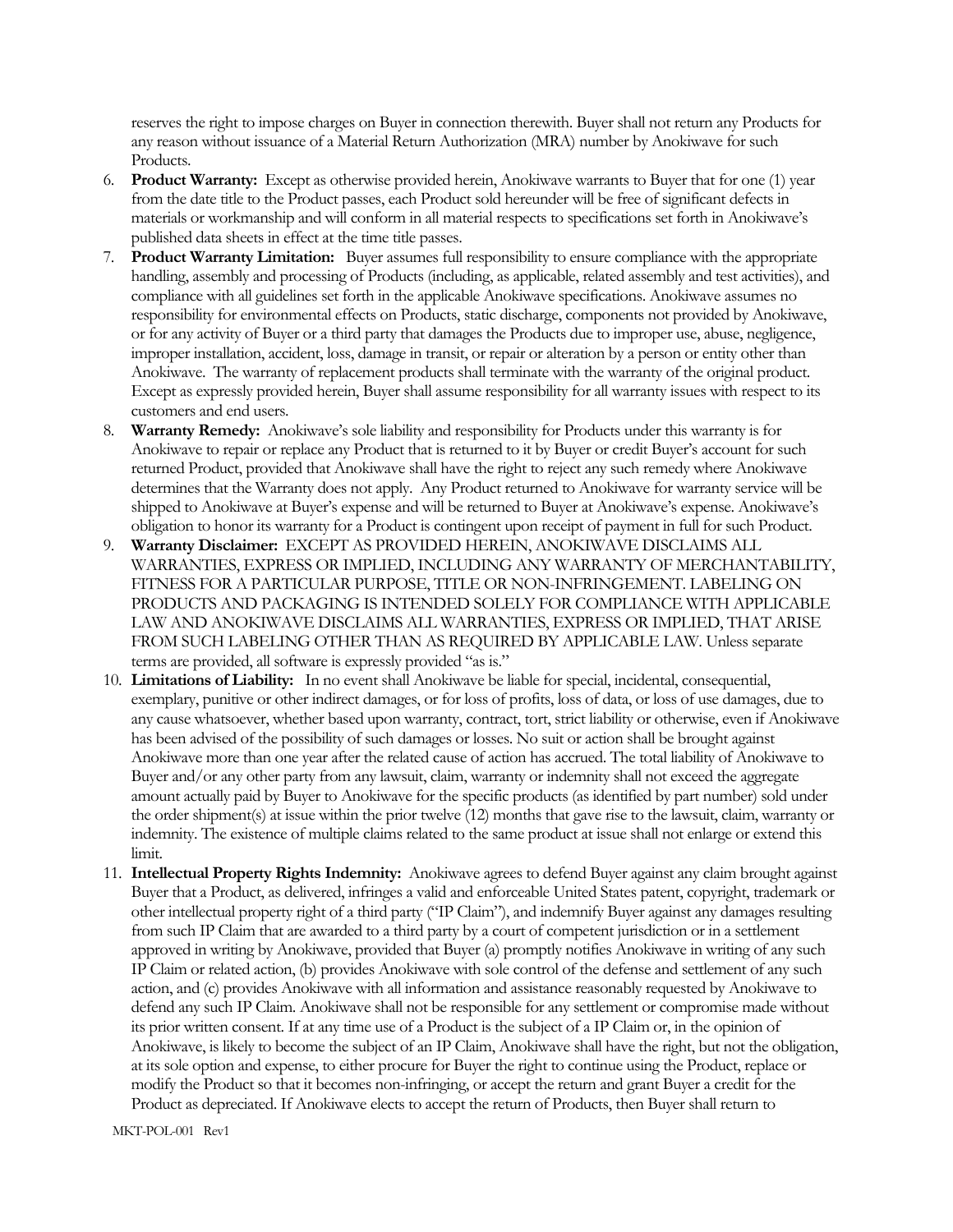Anokiwave any and all such Products remaining in Buyer's possession, custody or control. Anokiwave shall not have any liability to Buyer for any infringement or other violation of a third party right that is based in any way upon (a) the use of the Product in combination with other components, equipment or software not furnished by Anokiwave, or the use of any third party software furnished by Anokiwave; (b) the use of the Product in practicing any process or method; (c) any Product that has been modified or altered; (d) the manner in which the Product is used even if Anokiwave has been advised of such use; (e) Anokiwave's compliance with Buyer's designs, specifications or instructions; (f) the use of the Product after Buyer has received notice of such infringement or other violation, and Anokiwave has offered a replacement, modification or refund therefor, or (g) compliance with an industry standard or communication protocol. The above indemnity states Buyer's sole and exclusive remedy for infringement.

- 12. **Software License:** Anokiwave grants to Buyer, subject to the terms and conditions of this Agreement and payment of all applicable fees, a nonexclusive, nontransferable right to use any software provided by Anokiwave for Buyer's internal business purposes and solely (a) in conjunction with the hardware with which such software is provided and (b) to integrate such software into Buyer's own product for sale to Buyer's customers. Buyer may copy the software in object code form only for licensed use, archival and back-up purposes. Ownership of, and title to, the software and any documentation accompanying the software is and will be held by Anokiwave and/or its licensorsBuyer may not rent, lease, sublicense, distribute, transfer, copy, reproduce, modify or time-share the software or documentation, nor permit publication or distribution of results of any benchmark tests run on the software. Buyer is not permitted to translate, decompile, disassemble or reverse-engineer the Software or to use any similar means to discover the source code of the software. Buyer may not remove or alter any copyright notice or restrictive rights legend from the software.
- 13. **Assignment:** These terms and conditions are not assignable by Buyer without Anokiwave's prior written consent and any unauthorized attempt to assign any rights, duties or obligations arising hereunder shall be void. Anokiwave may, as it deems necessary, subcontract any part of the work or services to be provided pursuant to these terms and conditions. These terms and conditions shall be binding upon each party and their successors and permitted assigns.
- 14. **Governing Law:** This Agreement shall be governed by, construed, and enforced in accordance with the laws of the Commonwealth of Massachusetts, exclusive of its conflict of laws provisions. The parties agree that the United Nations Convention on Contracts for the International Sale of Goods is hereby excluded in its entirety from these terms and conditions.
- 15. **Force Majeure:** Anokiwave shall not be liable for any delay in delivery or failure to perform when such delay or failure is due to any cause or event beyond Anokiwave's control, including, without limitation, acts of nature, pandemics, epidemics, unavailability of supplies or sources of energy, riots, wars, terrorist acts, sabotage, fires, strikes, labor difficulties, delays in transportation, embargoes, delays in delivery or defaults by Anokiwave's vendors, or acts or omissions of Buyer. In the event of delay due to any such cause, time for delivery shall be extended for a period of time equal to the duration of such delay, and Buyer shall not be entitled to refuse delivery or otherwise be relieved of any obligations as a result of the delay. If, as a result of any such cause, any scheduled delivery is delayed for a period in excess of one hundred twenty (120) days, Anokiwave or Buyer shall have the right by written notice to the other to cancel the order for the Products subject to the delayed delivery without further liability of any kind.
- 16. **Export Control:** Buyer acknowledges and agrees that the Products being sold hereunder are subject to the export control laws and regulations of the United States and/or other national governments. Buyer will comply with these laws and regulations. These laws and regulations include, but are not limited to, the U.S. Export Administration Regulations (US EAR), the U.S. State Department's International Traffic in Arms Regulations (ITAR), sanction regimes of the U.S. Department of Treasury's Office of Foreign Assets Control (OFAC) and export laws and regulations of the European Union (EU) and/or any of its member states. Buyer shall not, without prior U.S. Government authorization, export, re-export, or transfer any commodities, software, or technology, either directly or indirectly, to any country subject to a U.S. trade embargo or sanction or to any resident or national of said countries, or to any person, organization, or entity on any of the restricted parties lists maintained by the U.S. Departments of State, the Treasury, or Commerce. In addition, any Products sold hereunder may not be exported, re-exported, or transferred to any end-user engaged in activities, or for any end-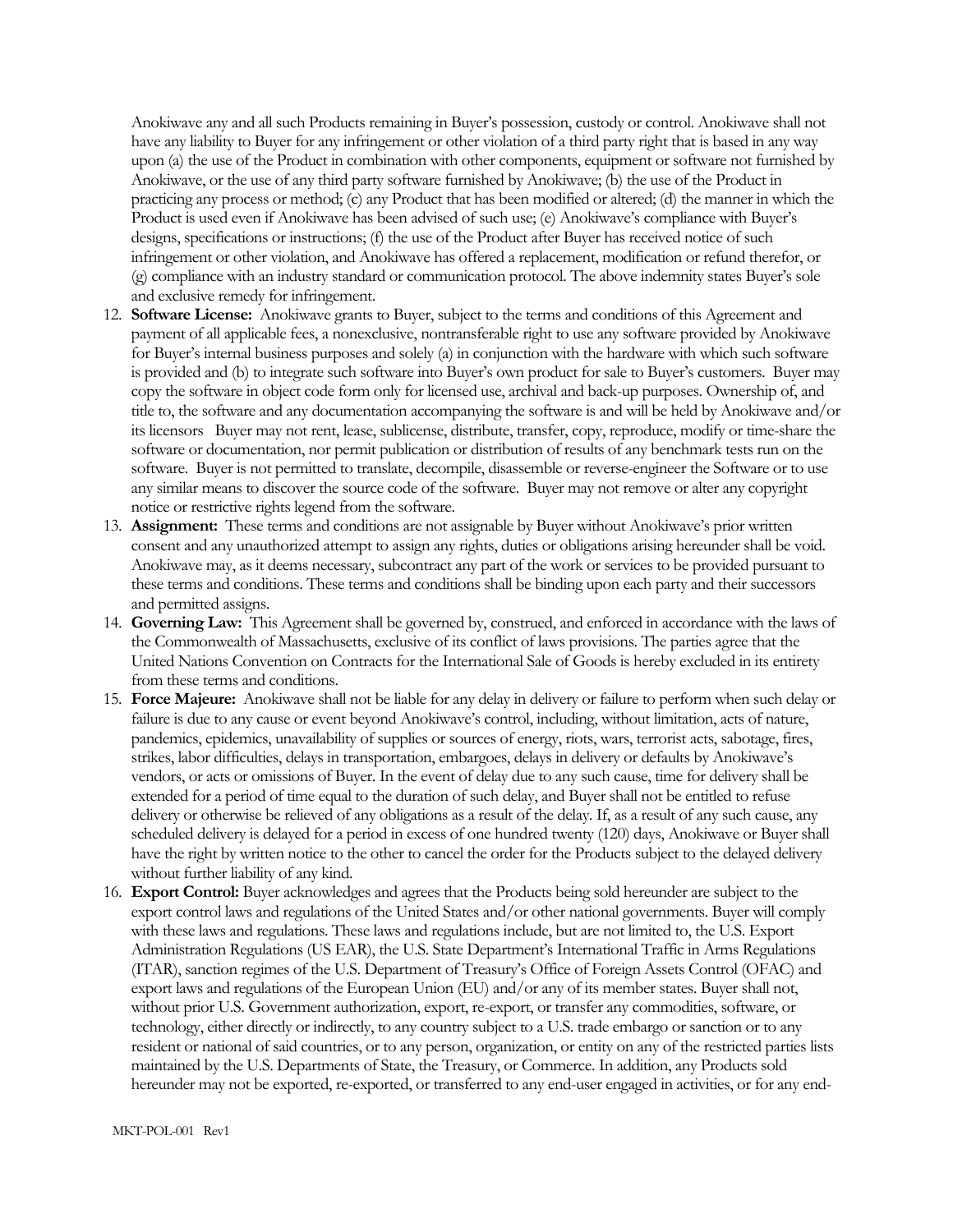use, directly or indirectly related to the design, development, production, use, or stockpiling of weapons of mass destruction (e.g., nuclear, chemical, or biological weapons, and the missile technology to deliver them).

- 17. **Sales and Distribution to the United States Government:** In any contract with the United States government or in any contract that is a subcontract of any tier under a United States government contract:
	- A. Anokiwave accepts only those clauses of the United States Federal Acquisition Regulations (FAR) that the regulations themselves mandate be flowed-down to a party in Anokiwave's position, given all relevant limitations, including Anokiwave's status as a customer or a subcontractor and the size and type of contract; and
	- B. Anokiwave retains proprietary rights in all technical data and computer software provided under such contract. Neither the United States government nor any higher-tier contractor under a United States government contract receives any rights in technical data and computer software beyond the rights provided to all commercial customers under these terms and conditions, except that Anokiwave grants to the United States government the minimum additional rights required under the narrowest applicable provisions of the FAR or DFARS. Except as specifically agreed in writing, Anokiwave will not provide certified cost and pricing data and therefore does not accept any Cost Accounting Standards, defective pricing, or audit requirements.
- 18. **Compliance with Laws:** Buyer shall comply, and shall cause its employees to comply, with all applicable local, national, regional and international laws, ordinances, regulations, codes, standards, directives and international conventions and agreements to the extent that any of the foregoing have the force of law by being directly enforceable by a governmental authority, a court or other proper tribunal (collectively "Laws"), including but not limited to (i) anti-bribery and recordkeeping Laws, including but not limited to the U.S. Foreign Corrupt Practices Act ("FCPA"), the Organization for Economic Cooperation and Development Convention on Combating Bribery of Foreign Public Officials in International Business Transactions ("OECD"), and the Inter-American Convention Against Corruption, (ii) environmental Laws, and (iii) import and export control Laws, including but not limited to the U.S. Export Administration Regulations (US EAR), the U.S. State Department's International Traffic in Arms Regulations (ITAR), sanction regimes of the U.S. Department of the Treasury Office of Foreign Assets Controls (OFAC), export laws and regulations of the European Union (EU) and/or any of its member states and export laws of other national governments. Buyer shall comply, and shall cause its employees to comply, with all applicable laws, ordinances and/or directives of countries in which they conduct business as they relate to the Universal Declaration of Human Rights, child labor laws, data privacy laws, criminal reporting laws, Environmental, Health and Safety laws or any similar laws, including, but not limited to identifying and filing or purchasing (as applicable) any and all required permits, certificates, licenses, insurance, approvals and inspections required in performance of its obligations hereunder. Buyer will indemnify and hold Seller harmless to the full extent of any loss, liability, damage, or expense, including but not limited to lost profits, fines, penalties, attorneys' fees, defense expenses and court costs, for any failure or alleged failure of Buyer, its officers, employees, agents, or subcontractors to comply with the requirements of this clause.
- 19. **Bankruptcy or Insolvency**: Anokiwave reserves the right, by written notice of default, to cancel any order, without further obligation or liability to Buyer, on the occurrence of any of the following: (i) the insolvency of Buyer; (ii) the filing of a voluntary petition in bankruptcy by Buyer; (iii) the filing of an involuntary petition to have Buyer declared bankrupt; (iv) the appointment of a receiver or trustee for Buyer; (v) the execution by Buyer of an assignment for the benefit of creditors; (vi) the discontinuance of business by Buyer; or (vii) the sale by Buyer of the bulk of its assets other than in the usual course of business.
- 20. **Retention of Rights.** Anokiwave retains all intellectual property rights in the Products.
- 21. **Severability**: Should any of these terms and conditions be held by a court of competent jurisdiction to be contrary to law, that term or condition will be enforced to the maximum extent permissible and the remaining terms and conditions will remain in full force and effect.
- 22. **No Agency**: Anokiwave and Buyer are independent contractors, and no agency, partnership, joint venture, employee-employer or franchisor-franchisee relationship is intended or created by these terms and conditions. Buyer is solely responsible for its employees and agents and shall indemnify Anokiwave against any claim,

MKT-POL-001 Rev1